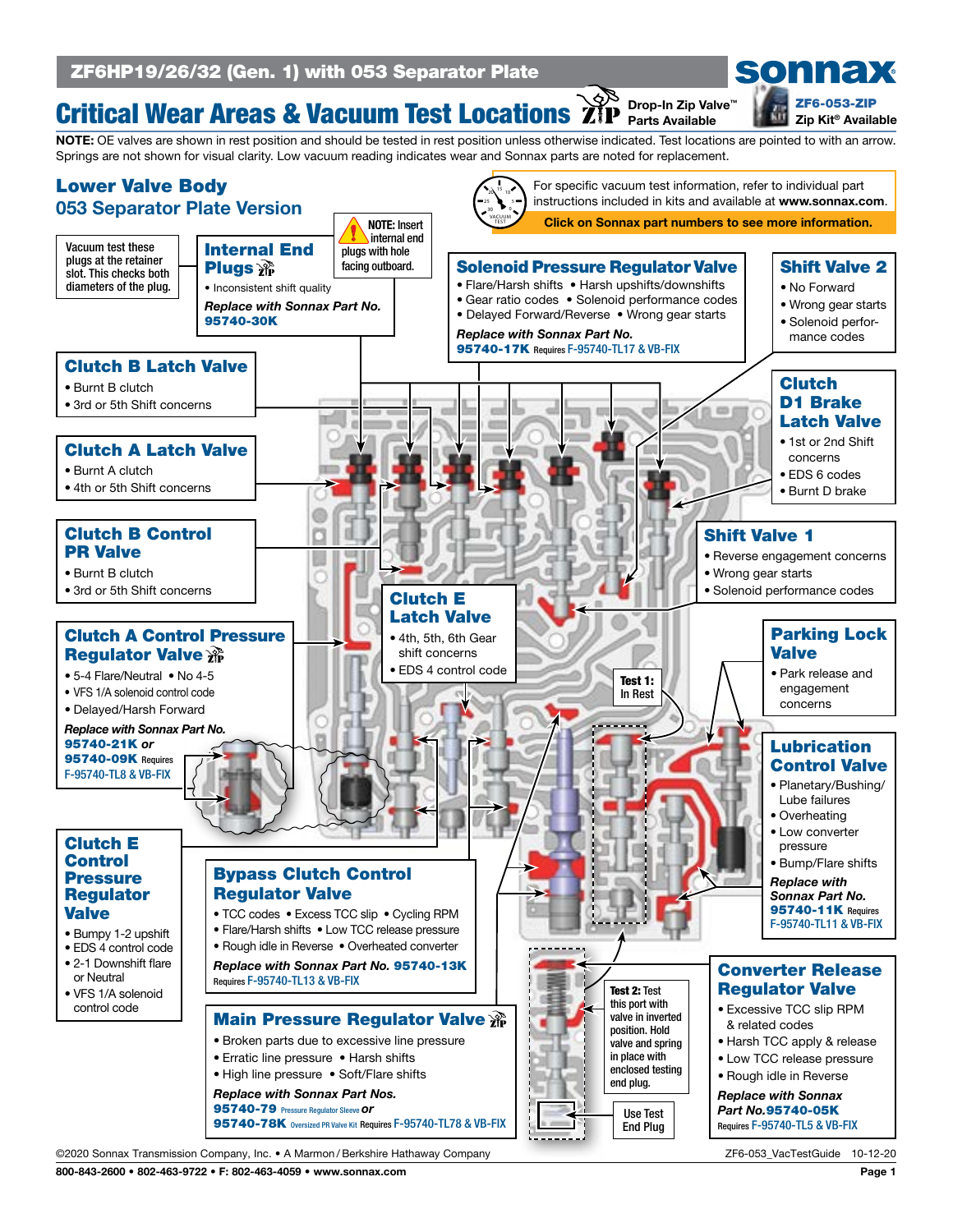### Critical Wear Areas & Vacuum Test Locations Drop-In Zip Valve™ Parts Available

sonnax [ZF6-053-ZIP](https://www.sonnax.com/parts/4379-zip-kit) Zip Kit® Available

### NOTE: OE valves are shown in rest position and should be tested in rest position unless otherwise indicated. Test locations are pointed to with an arrow. Springs are not shown for visual clarity. Low vacuum reading indicates wear and Sonnax parts are noted for replacement.

## Upper Valve Body 053 Separator Plate Version



Click on Sonnax part numbers to see more information. For specific vacuum test information, refer to individual part instructions included in kits and available at www.sonnax.com.



\*Part numbers with an asterisk (\*) are included in this Zip Kit. Other part numbers are available separately.

©2020 Sonnax Transmission Company, Inc. • A Marmon /Berkshire Hathaway Company ZF6-053\_VacTestGuide 10-12-20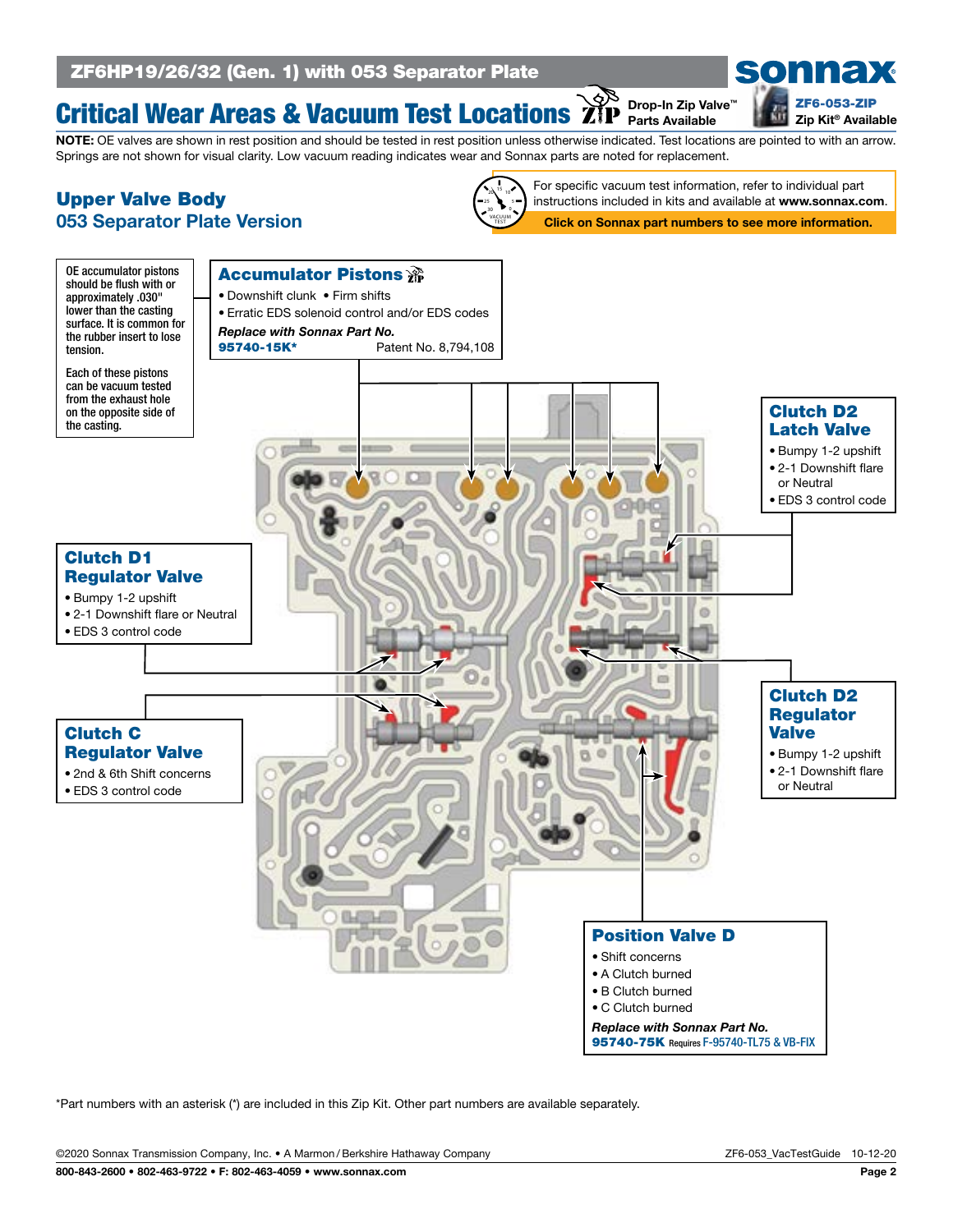# sonnax

# OE Exploded View

| <b>Description</b><br>101<br>Parking Lock Valve<br>102<br>Lubrication Control Valve<br>103<br>Converter Release Regulator Valve<br>104<br>Main Pressure Regulator Valve<br>105<br><b>Bypass Clutch Control Regulator Valve</b><br>106<br><b>Clutch E Latch Valve</b><br>107<br>108<br>109<br>Park Lock Cylinder<br>110<br>Clutch D1 Brake Latch Valve<br>111<br>Shift Valve 2<br>112<br>Shift Valve 1<br>113<br>Solenoid Pressure Regulator Valve<br>114<br>Clutch B Latch Valve<br>115<br>116<br>Clutch A Latch Valve |                                      |                                           |  |
|------------------------------------------------------------------------------------------------------------------------------------------------------------------------------------------------------------------------------------------------------------------------------------------------------------------------------------------------------------------------------------------------------------------------------------------------------------------------------------------------------------------------|--------------------------------------|-------------------------------------------|--|
|                                                                                                                                                                                                                                                                                                                                                                                                                                                                                                                        | <b>Lower Valve Body Descriptions</b> |                                           |  |
|                                                                                                                                                                                                                                                                                                                                                                                                                                                                                                                        | I.D No.                              |                                           |  |
|                                                                                                                                                                                                                                                                                                                                                                                                                                                                                                                        |                                      |                                           |  |
|                                                                                                                                                                                                                                                                                                                                                                                                                                                                                                                        |                                      |                                           |  |
|                                                                                                                                                                                                                                                                                                                                                                                                                                                                                                                        |                                      |                                           |  |
|                                                                                                                                                                                                                                                                                                                                                                                                                                                                                                                        |                                      |                                           |  |
|                                                                                                                                                                                                                                                                                                                                                                                                                                                                                                                        |                                      |                                           |  |
|                                                                                                                                                                                                                                                                                                                                                                                                                                                                                                                        |                                      |                                           |  |
|                                                                                                                                                                                                                                                                                                                                                                                                                                                                                                                        |                                      | Clutch E Control Pressure Regulator Valve |  |
|                                                                                                                                                                                                                                                                                                                                                                                                                                                                                                                        |                                      | Clutch A Control Pressure Regulator Valve |  |
|                                                                                                                                                                                                                                                                                                                                                                                                                                                                                                                        |                                      |                                           |  |
|                                                                                                                                                                                                                                                                                                                                                                                                                                                                                                                        |                                      |                                           |  |
|                                                                                                                                                                                                                                                                                                                                                                                                                                                                                                                        |                                      |                                           |  |
|                                                                                                                                                                                                                                                                                                                                                                                                                                                                                                                        |                                      |                                           |  |
|                                                                                                                                                                                                                                                                                                                                                                                                                                                                                                                        |                                      |                                           |  |
|                                                                                                                                                                                                                                                                                                                                                                                                                                                                                                                        |                                      |                                           |  |
|                                                                                                                                                                                                                                                                                                                                                                                                                                                                                                                        |                                      | Clutch B Control Pressure Regulator Valve |  |
|                                                                                                                                                                                                                                                                                                                                                                                                                                                                                                                        |                                      |                                           |  |